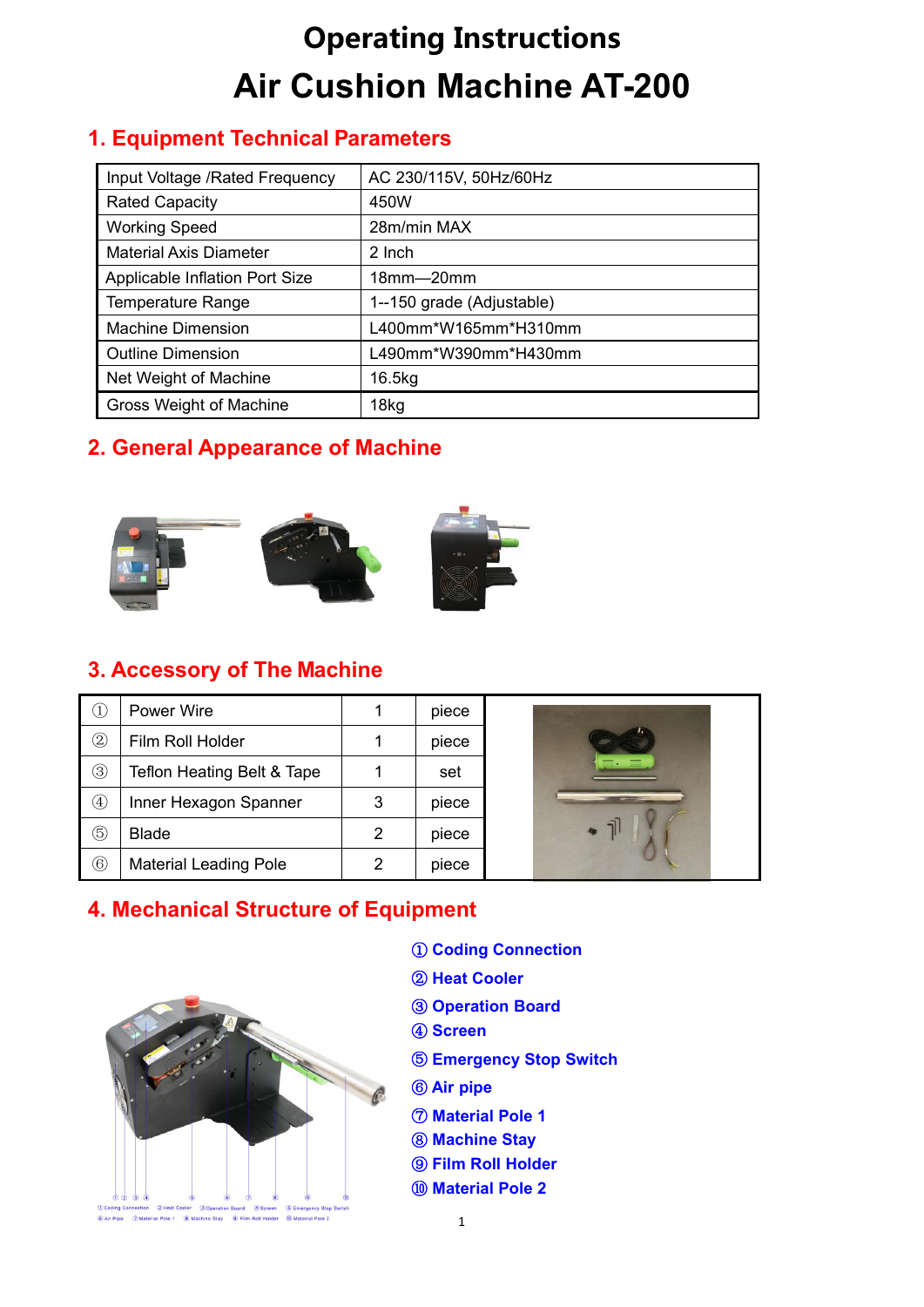# **5. Operation Guide**

**Step 1: Put the powersupply from 230V ( Factory setting )to 115V with inner hexagon.**





#### **Step 2: Connected the powercord, switch the power on.**



#### **Step 3: Set speed, temperature, air volume parameter**

#### **The following set parameter chart is for reference. Standard 20mic**

| Film roll type | <b>Temperature setting</b> | <b>Motor setting</b> | <b>Wind setting</b> |
|----------------|----------------------------|----------------------|---------------------|
| 1.20*20cm      | 108-110 grade              | 35-40 grade          | 45-50 grade         |
| $2.20*12cm$    | 108-110 grade              | 50-55 grade          | 40-45 grade         |
| $3.20*10cm$    | 108-110 grade              | 50-55 grade          | 38-42 grade         |
| 4.40*30cm      | 108-110 grade              | 50-55 grade          | 80-85 grade         |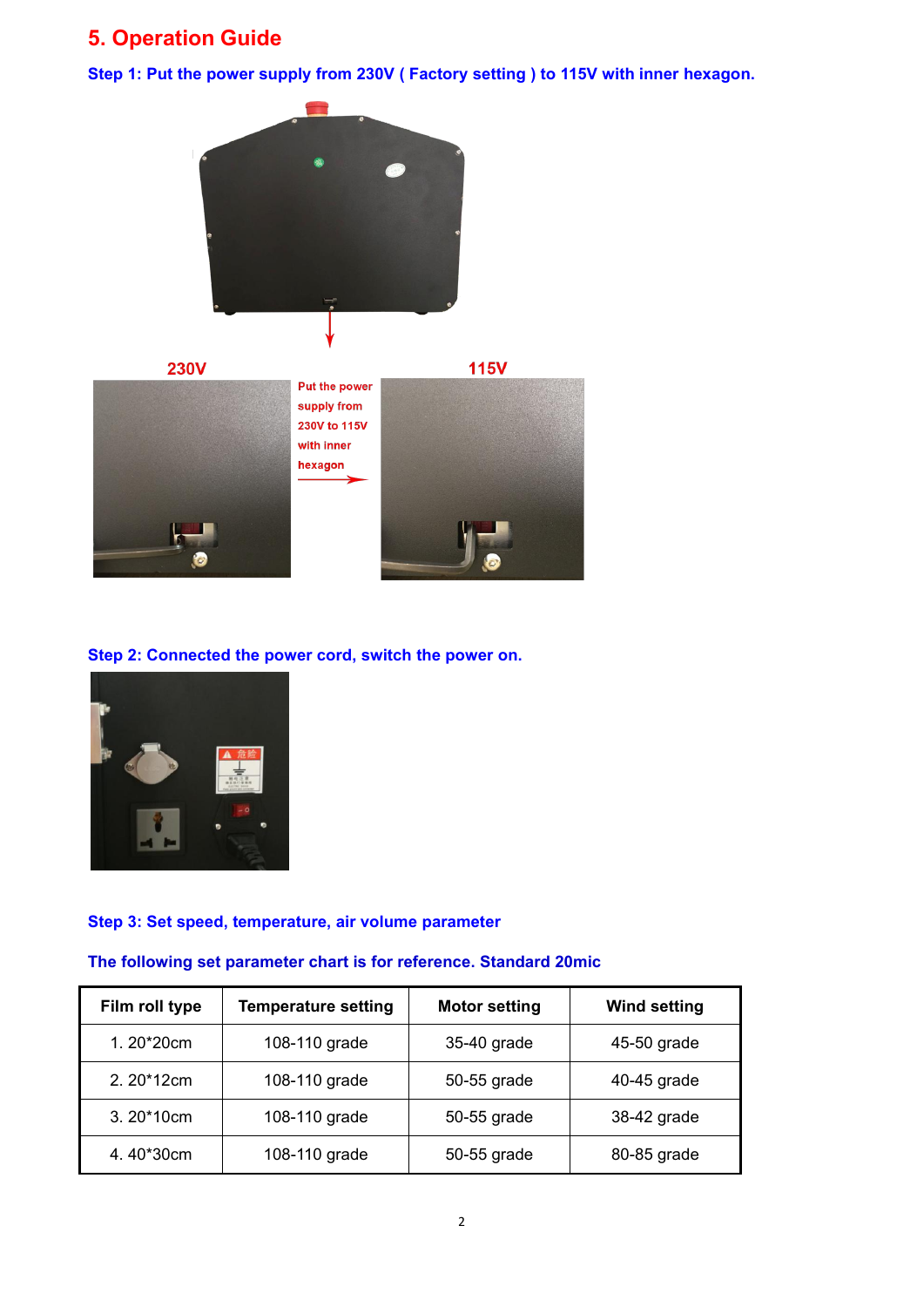**Step 4: Load the film roll on the film holder, the film air channel port should be on air pipe side. Put the air channel into the air pipe.**

**Step 5: Press "In/Out" and pull the film slightly at the same time.**

**Step 6: Press "Start" for inflating the film**

**Note: In the process of using, based on the film type and heating sealing effect of the film, can adjust the temperature, the speed and air volume at any time.**

**Step 7: Press"Stop" for stop inflating.**

③ **Stop**  $\overline{a}$ ④ **Setting** ⑤ **In/Out** ⑥ **Start**











 $\mathbb{G}$ 

**SET**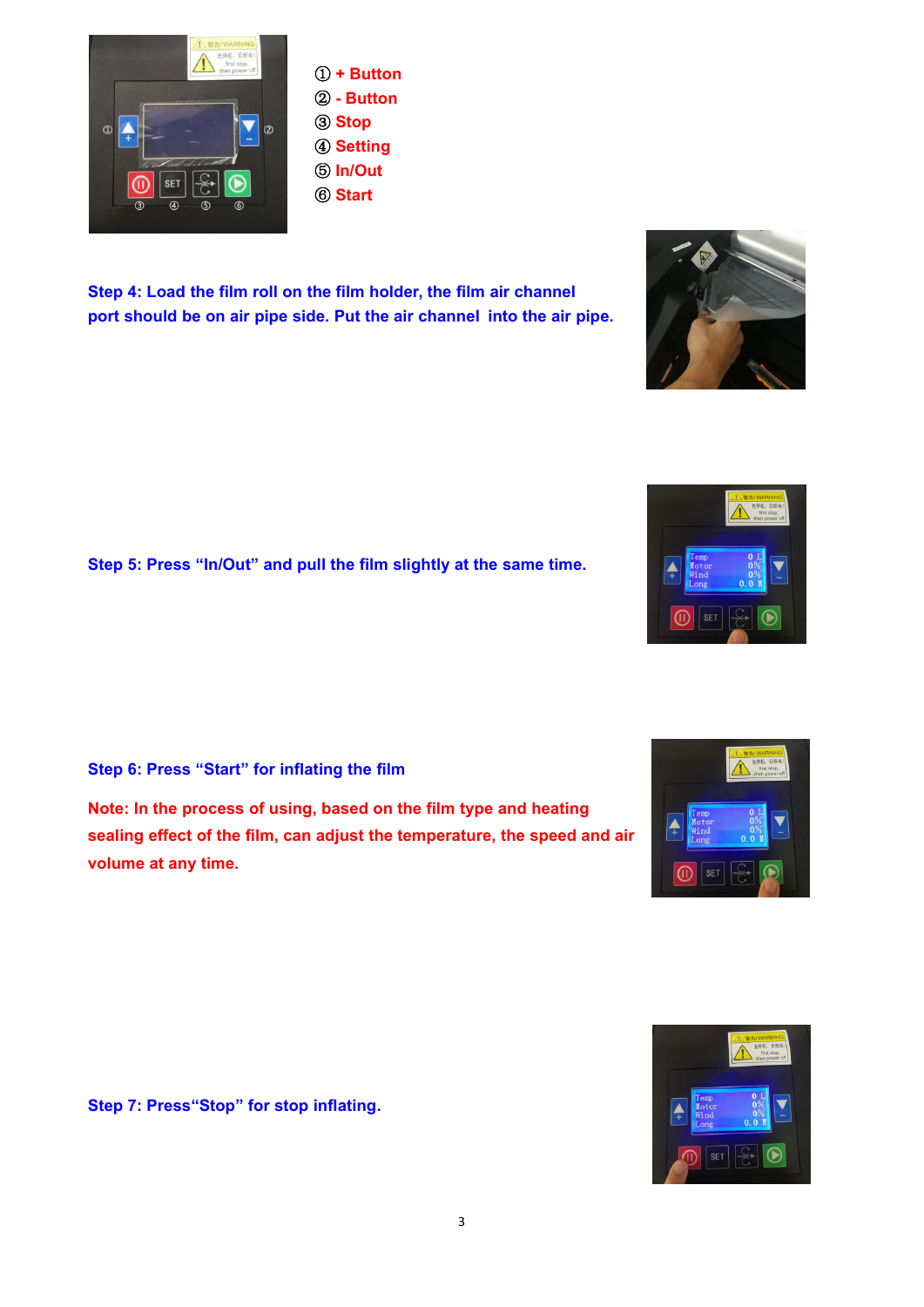**Step 8: Tear off the film by the perforation line.**

**Step 9: Press** "**In/Out**" **to run out the rest film**

**How to set parameters?** => Firstly, press "SET" button, when the button of Temp flashed, then press "+" or "-" to adjust **sealing temperature.Secondly, press"SET"button, when the button of Motor flashed, then press** "+" or "-" to adjust the speed. Thirdly, press "SET" button, when the button of Wind flashed, then **press "+"or"-"to adjust air volume.**



4



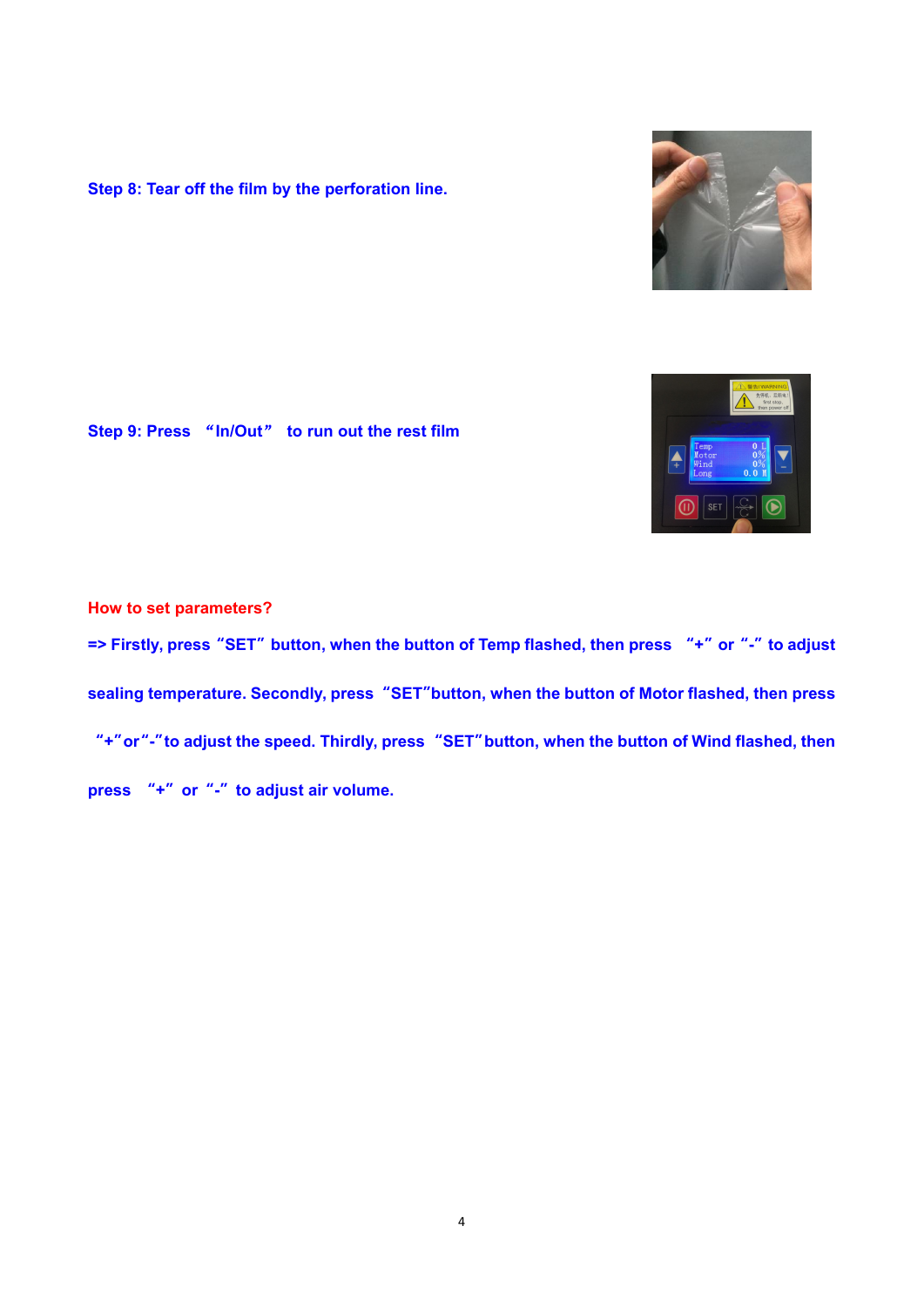# **Fault Code Diagnosis & Processing**

#### **ERRO1: Sensor Abnormal**

When the machine start at low temperature, there would be a probability of false alarm, press the stop key to exit and then start again. If this alarm occurs frequently during operation or when the ambient temperature is relatively high, it indicates that the temperature sensor has been invalid. It needs to be replaced.

## **ERRO2: Heating Wire is Overcurrent**

First check whether the teflon belt is damaged, and then whether the teflon tape on the heating wire surface is damaged, If they are damaged, please replace the teflon belt. If the above is no problem, please replace the heating wire.

## **ERRO3: Heating Wire Disconnected**

First check whether the upper and lower heating wires are broken. If it is broken, replace it. If it is no problem, then check whether the power supply wire connecting the heating wire is broken, if the above are normal, you need to replace the control panel.

## **ERRO4: Motor Overcurrent**

This code shows that the motor has been overloaded, or the transmission part is stuck, if the above are normal, you need to replace the motor.

#### **ERRO5: No Material for Continuing**

The machine checked there are no material, you need to put the material roll on the machine.

## **ERRO6: Fan Overcurrent**

Fan fault, need to be replaced.